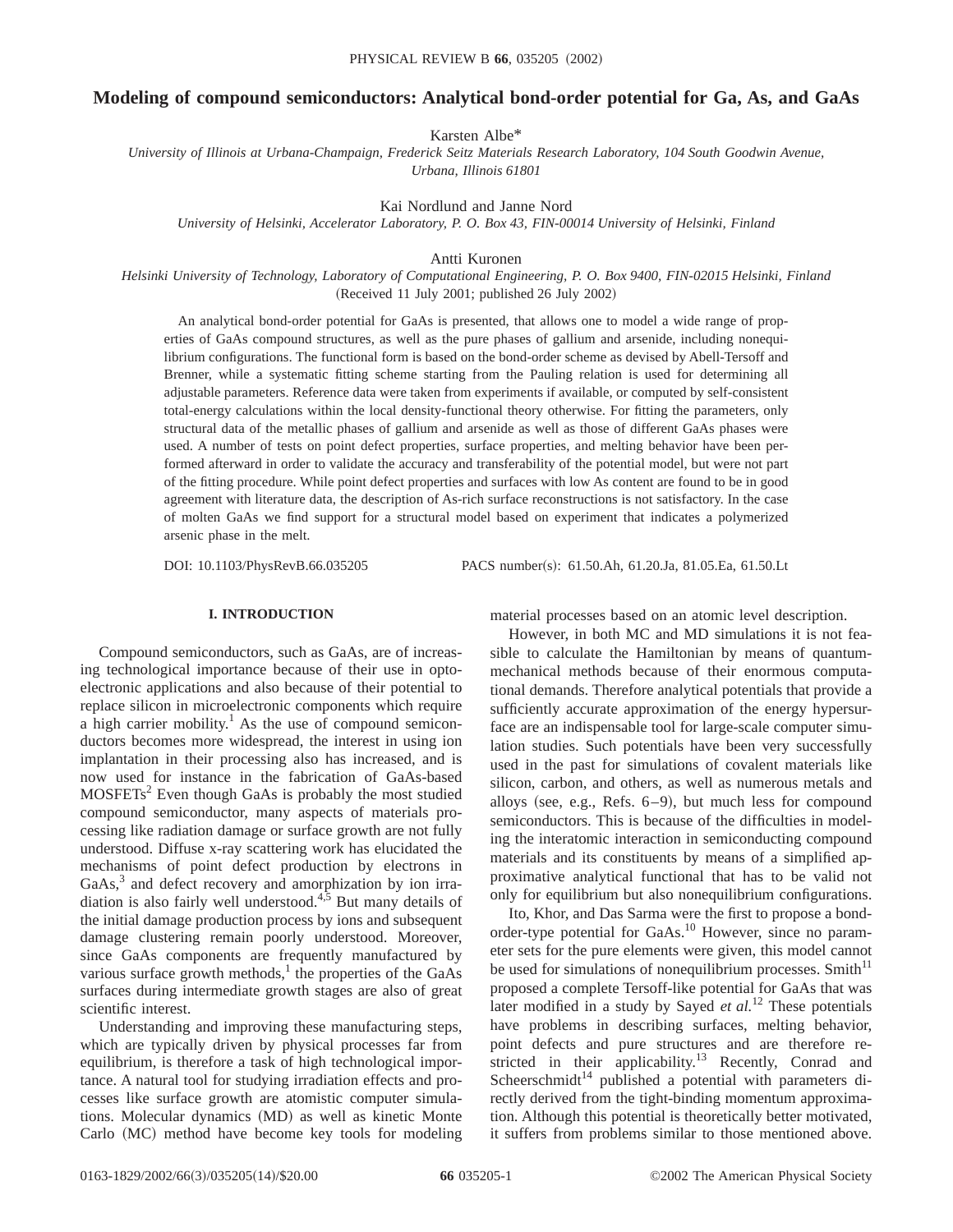Most seriously, the potential predicts a positive heat of formation for the zinc-blende structure, that leads to a phase decomposition of GaAs after heating and cooling. While the Smith and Sayed *et al.* potentials are only fit to a limited set of reference data, the problems of the potentials of Ref. 14 might be related to an inappropriate set of tight-binding parameters, that has been used for the parametrization. A different approach was chosen by Kodiyalam *et al.*<sup>15</sup> for studying phase transformations in GaAs nanoclusters. They combined an electrostatic term and a Stillinger-Weber threebody function, but did not include bond-order dependencies or charge-transfer effects. Therefore, only processes that do not include changes of the chemical environment can be realistically described with this scheme.

In the present study we have explored the possibility to devise a potential that overcomes the deficiencies of the existing models and is sufficiently transferable. Our criteria included the description of various crystalline structures of the elements and the compound system, their melting behavior, point defect and surface properties.

In fact after almost two decades of efforts in developing analytical potentials for solid structures, there is still no general recipe for how to achieve this. However, in our opinion there are three indispensable key ingredients of equal importance. First, a well-motivated analytical form has to be derived, that is simple but not oversimplifying. Second, the parameters have to be adjusted using a solid and systematic fitting procedure. Finally, a reference data set as large as possible is necessary, which should be taken from experiments and quantum mechanical total-energy calculations. In this study we have made an attempt to derive a potential that fulfills these requirements and delivers an energy description for a wide range of configurations of Ga, As, and GaAs.

The paper is organized as follows. First we give the analytical form of the bond-order potential as used in this study, and explain the strategy for its parametrization. Then the technical details of the total energy calculations are briefly described and the parameter sets for pure Ga, pure As, and GaAs are derived and discussed in detail. Finally, we give a series of examples that prove the transferability of the given potential.

#### **II. BASIC METHODOLOGY AND ENERGY FUNCTIONAL**

Gallium arsenide is a semiconducting material with dominantly covalent bonds. Due to the small difference in electronegativities of about 0.4, local charge transfer leads to interacting effective net charges. Pure gallium and pure arsenide structure have mixed covalent and metallic bonds, as discussed below in detail. Consequently, an analytical potential for GaAs would ideally be able to deal with all those types of chemical bonds. To our knowledge there is presently no established scheme for a reactive analytical potential that fulfills these requirements. Only the numerically expensive variable charge method proposed by Streitz and Mintmire for modeling mixed ionic-metallic interaction<sup>16</sup> would be a possible candidate, but hitherto this has only been parametrized for a small number of metal oxides without considering explicitly angular terms.

In our approach we have therefore adopted a short-ranged bond-order potential similar to the Tersoff-Brenner type. This ansatz allows us, in principle, to model covalent and metallic bonds within one functional form.<sup>17</sup> Although long-range interactions are not explicitly included, the use of a shortranged potential for modeling the ionic-covalent interaction in GaAs can be justified because the Madelung energies for this compound are small compared to the covalent binding energy, and moreover are implicitly included in the input data set as taken from experiment or density-functionaltheory (DFT) calculations.

Following Tersoff and Brenner,<sup>17</sup> the total potential energy is written as a sum over individual bond energies:

$$
E = \sum_{i > j} f_{ij}(r_{ij}) \left[ V_{ij}^{R}(r_{ij}) - \frac{B_{ij} + B_{ji}}{2} V_{ij}^{A}(r_{ij}) \right].
$$
 (1)

The pairlike attractive and repulsive energies are given in Morse-like forms

$$
V^{R}(r) = \frac{D_o}{S-1} \exp[-\beta \sqrt{2S}(r-r_o)],
$$
  

$$
V^{A}(r) = \frac{SD_o}{S-1} \exp[-\beta \sqrt{2/S}(r-r_o)],
$$
 (2)

that depend on the dimer bond energy  $D<sub>o</sub>$ , the dimer bond distance, and the adjustable parameter *S*. The parameter  $\beta$ can be determined by the ground-state oscillation frequency of the dimer. The major caveat of this ansatz is the finite repulsion at interatomic distances approaching zero. If necessary, this can be corrected by a spline procedure, as described in the Appendix.

Since we only consider the bond integrals to the next neighbors, it is convenient and computationally efficient to restrict the interaction to the next neighbor sphere by a cutoff-function

$$
f(r) = \begin{cases} 1, & r \le R - D \\ \frac{1}{2} - \frac{1}{2} \sin{\pi (r - R)/(2D)} & |R - r| \le D \\ 0, & r \ge R + D, \end{cases}
$$
 (3)

where *D* and *R* are adjustable quantities.

The bond-order parameter  $\overline{B}_{ij}$  also includes angular dependencies, which are necessary to accurately model the deformation of covalent bonds. Tersoff proposed an angulardependent bond-order function for silicon, carbon, and germanium,18 while Brenner introduced a more refined approach<sup>19</sup> for modeling hydrocarbons. Other closely related potentials were proposed for Si and  $C<sub>1</sub><sup>20</sup>$  and, recently, several studies derived analytical bond-order functions directly from a momentum expansion.<sup>14,21,22</sup> Although all of these approaches differ in the details of their functional form, the resulting angular dependencies of the bond order are proven to be very similar.<sup>22,23</sup> Therefore we have adopted a straightforward extension as used by Brenner, which is simply an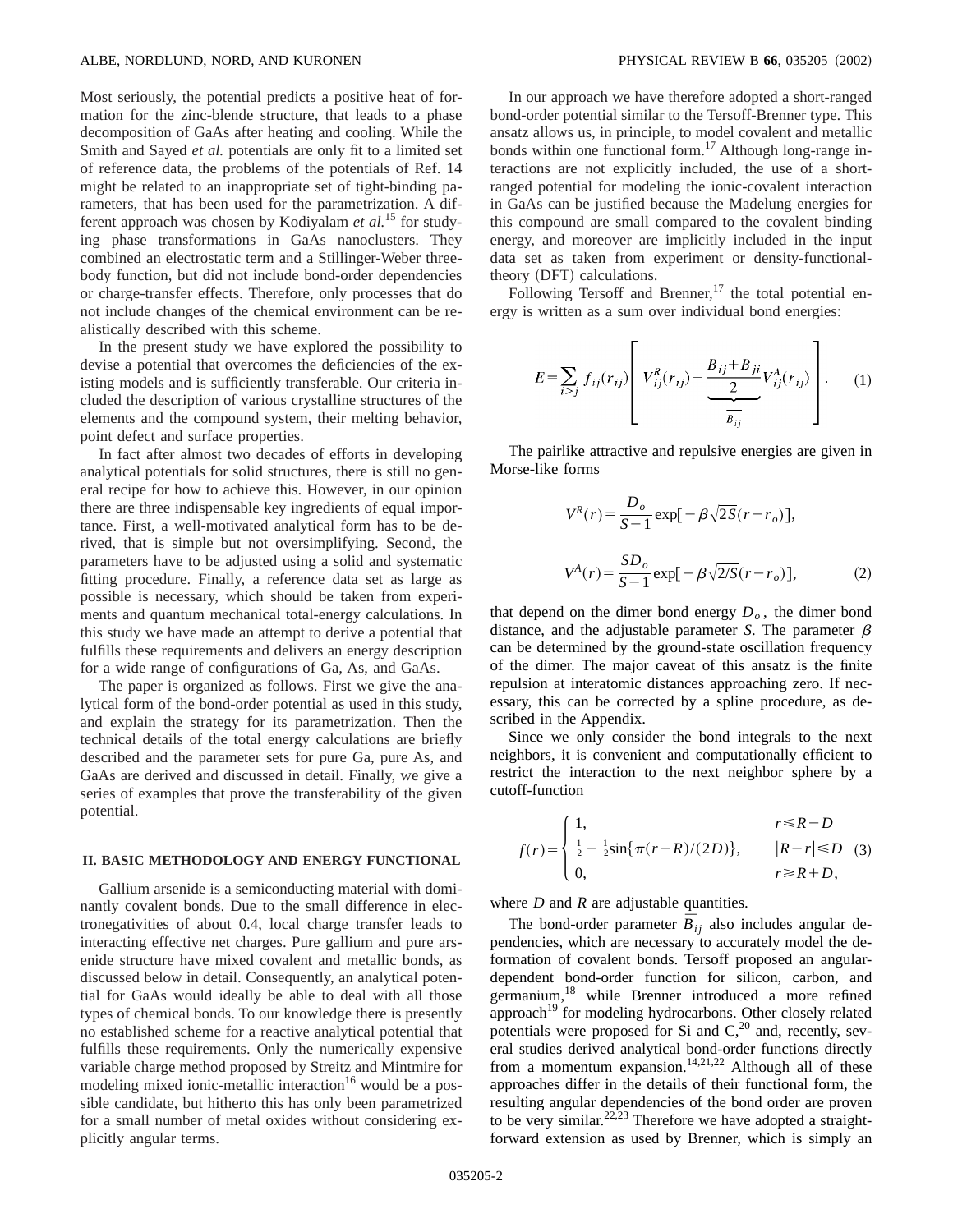angular-dependent term  $g(\theta)$  in the inner sum of the bondorder function, so that  $B_{ij}$  reads

$$
B_{ij} = (1 + \chi_{ij})^{-1/2},
$$
  

$$
\chi_{ij} = \sum_{k(\neq i,j)} f_{ik}(r_{ik}) g_{ik}(\theta_{ijk}) \exp[2\mu_{ik}(r_{ij} - r_{ik})].
$$
 (4)

Here again the cutoff function is included, while the indices monitor the type dependence of the parameters, which is important for a description of compounds. The square root dependence of the bond order is chosen in agreement to the second-order momentum approximation and is not subject to adjustments in the fitting procedure. The angular function  $g(\theta)$  is given by

$$
g(\theta_{ijk}) = \gamma \left( 1 + \frac{c^2}{d^2} - \frac{c^2}{[d^2 + (h + \cos \theta_{ijk})^2]} \right). \tag{5}
$$

For  $c=0$  this term vanishes and the total potential resembles a short ranged embedden-atom-method potential of the Finnis-Sinclair type.<sup>17</sup>

Despite the semiempirical character of this approach, the number of freely adjustable parameters is not more than six for each interaction type. If the binding energy  $D<sub>o</sub>$  and the ground-state frequency of the dimer molecule are known, then  $\beta$  is simply given by

$$
\beta = k \frac{2\pi c}{\sqrt{2D_o/\mu}},\tag{6}
$$

where  $k$  is the wave number and  $\mu$  the reduced mass.

The parameter *S* can be determined by the Pauling relation, which connects the equilibrium bonding distance  $r<sub>b</sub>$  and the energy per individual bond  $E_b$ :

$$
E_b = -D_o \exp[-\beta \sqrt{2S} (r_b - r_o)].
$$
 (7)

In order to reproduce the lattice parameters and cohesive energies of structures with different atomic coordinations, the condition in Eq.  $(7)$  has to be fulfilled. Only then can we expect the potential to be transferable to structural configuration that are not part of the input data base.

#### **III. TOTAL-ENERGY CALCULATIONS**

Where necessary, reference data for the potential fitting were computed from total energy calculations in the framework of the density functional theory<sup>24</sup> with the pseudopotential code CASTEP.<sup>25</sup> Ultrasoft pseudopotentials  $(us-PP)$  as given by Lee were applied and the local-density approximation  $(LDA)$  (Refs. 26 and 27) was taken for exchange and correlation functionals. For all calculated structures the cutoff energies and *k* points were chosen to achieve convergence better than 0.01eV/atom. For the pure structures the experimental and several hypothetical structures were calculated. The minimum total energy, lattice constant, bulk modulus, and pressure derivative of the bulk modulus were calculated from energy-volume data by fitting to the Birch-Murnaghan equation.<sup>28,29</sup>

## **IV. FITTING PROCEDURE**

The parameter set for Ga-Ga, As-As, and Ga-As were adjusted independently. Those structures and properties, that are affected by the interplay of the different parameters, were not included in the fitting procedure, but were analyzed later. The parameters in the pairlike terms were chosen in accordance to the dimer properties if possible, while the slope of the energy-bond relation was adjusted to the total energy data by varying *S*. Finally, elastic moduli and structural properties were fitted simultaneously using the Levenberg-Marquardt method.<sup>30</sup>

## **A. Gallium**

Gallium has a rather complicated phase diagram with many stable and metastable crystalline phases, all close in energy to the ground state. $41$  The stable low-pressure phase  $\alpha$ -Ga reveals an unusual crystal structure. It can be described in terms of a face-centered orthorhombic cell with each site occupied by a  $Ga<sub>2</sub>$  dimer. The semimetallic element exhibits covalent-metallic duality in its bonds. Throughout the literature cell parameters are assigned in different ways. Here we follow the definition as described in Ref. 42 with the unitcell parameter *b* corresponding to the long axis. One atom is located at  $(0, u, v)$  with  $u = 0.1539$  and 0.0798 in fractional coordinates of the unit cell. $32$  Each atom has seven nearest neighbors, six within the distance of metallic bonds (*M*1, *M*2, *M*3) and one within a shorter distance determined by the dimerlike covalent bond (*D*). At higher pressures Ga-II and Ga-III are the stable configurations. The first is a bodycentered structure with six atoms per unit cell, and the latter a faced-centered tetragonal structure similar to indium that appears at very high pressures  $(>\,30$  kbar) and resembles a distorted fcc-lattice.

In the past, comprehensive studies of the energetics of Ga polymorphs using DFT calculations were presented by Bernasconi and co-workers.<sup>43,40</sup> We performed similar calculations on  $\alpha$ -Ga, Ga-II, fcc-Ga, and the hypothetical diamond as well as the simple cubic structure. The anisotropic  $\alpha$ -Ga has three independent lattice parameters and two internal degrees of freedom. We minimized the total energy by varying the cell parameters to achieve zero stresses. The internal coordinates were kept fixed at the experimental value during this step. Afterward, the internal coordinates were relaxed leading to a remaining residual stress of less than 1 kbar. In Table I the calculated structural parameters are given. In general, LDA results underestimate the lattice parameters. However, our calculations with ultrasoft pseudopotentials are in better agreement with the experimental numbers than those of Bernasconi *et al.*<sup>40</sup> Since DFT calculations are reliable with respect to energy differences but do not give correct cohesive energies, we have shifted the total energy of  $\alpha$ -Ga to the experimentally known cohesive energy, and calculated all other cohesive energy from the total-energy difference of the competing structures. The energies reported by Bernasconi *et al.*<sup>40</sup> are in excellent agreement with our calculations for fcc and Ga-II (see Table I and Fig. 1). Even the bulk modulus for  $\alpha$ -Ga, that we calculated for simplicity from isotropic deformations, agrees well with the value given by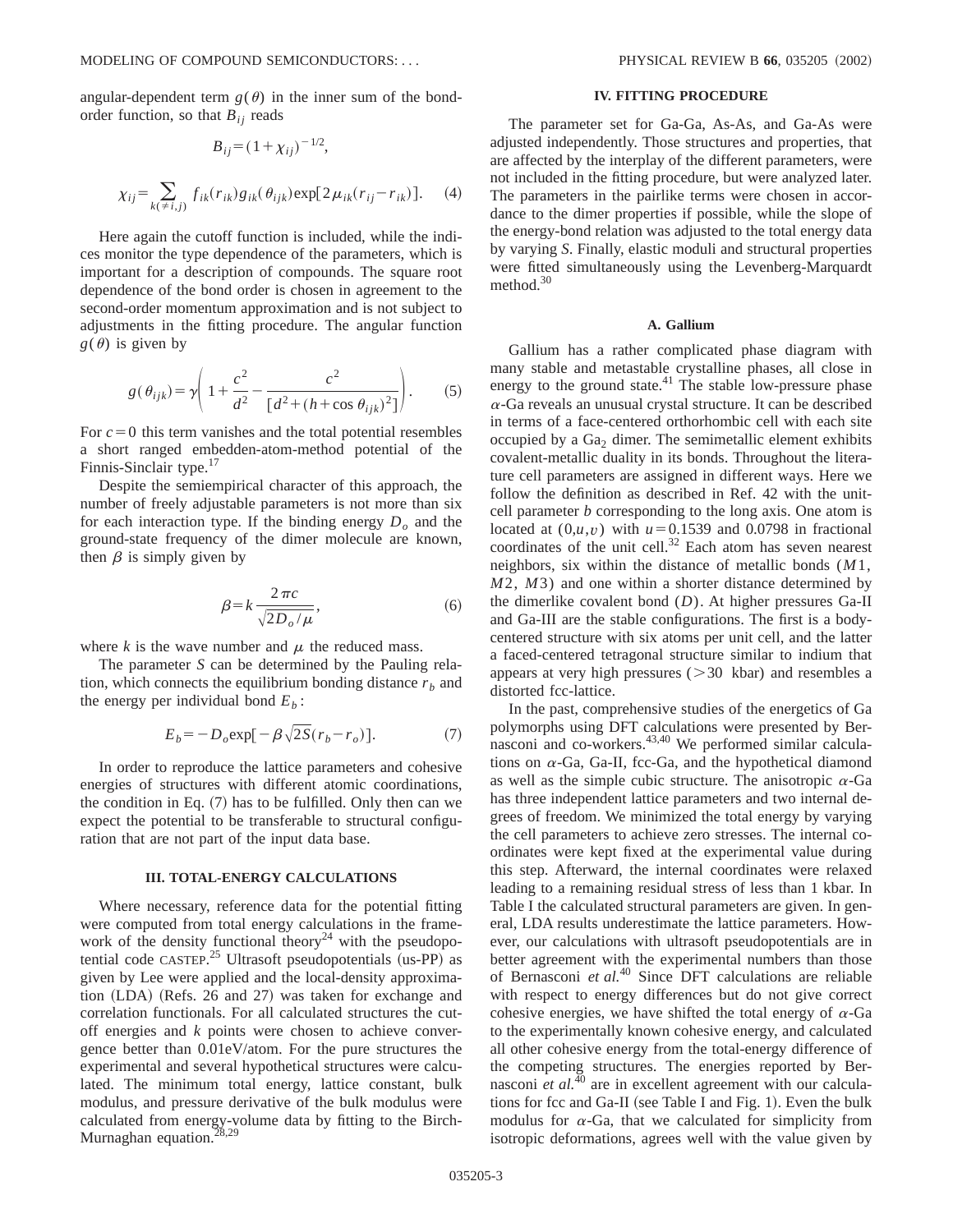$\equiv$ 

Ė

TABLE I. Energy and structure of different Ga phases. Given are the experimental numbers (Refs. 31–35), theoretical dimer properties (Refs. 36–39), results of LDA calculations by the Trieste group (Ref. 40), the us-PP LDA calculations of this work, and the corresponding numbers as described with the analytical model.

|                                   | Experiment                      | Theory                   | us-PP LDA  | Anal. Pot.        |
|-----------------------------------|---------------------------------|--------------------------|------------|-------------------|
| Ga <sub>2</sub>                   | (Ref. 31)                       | (Refs. 36-39)            |            |                   |
| $r_o$ (Å)                         |                                 | $2.694 - 2.746$          |            | 2.3235            |
| $D_o$ (eV)                        | 1.4                             | $1.12 - 1.28$            |            | 1.4               |
| $\omega_o$ (cm <sup>-1</sup> )    | 165                             | $162 - 180$              |            | 162               |
| diamond-Ga                        |                                 |                          |            | $B_{ij} = 0.9882$ |
| $V$ ( $\AA^3$ /atom)              |                                 |                          | 22.91(2)   | 21.22             |
| $a_o \; (\text{\AA}^3)$           |                                 |                          | 5.680      | 5.537             |
| $r_o$ ( $\AA^3$ )                 |                                 |                          | 2.459      | 2.397             |
| $E_{\rm coh}/\text{atom}$ (eV)    |                                 |                          | $-2.458$   | $-2.485$          |
| $E_{\text{bond}}$ (eV)            |                                 |                          | $-1.2292$  | $-1.2425$         |
| $B$ (GPa)                         |                                 |                          | 46.5(2)    | 27.9              |
| $B^{\,\prime}$                    |                                 |                          | 5.06(4)    | 3.41              |
| sc-Ga                             |                                 |                          |            | $B_{ij} = 0.9569$ |
| $V$ ( $\AA^3$ /atom)              |                                 |                          | 18.123     | 17.561            |
| $a_o$ (Å)                         |                                 |                          | 2.626      | 2.599             |
| $r_o$ (Å)                         |                                 |                          | 2.626      | 2.599             |
| $E_{\rm coh}/\text{atom}$ (eV)    |                                 |                          | $-2.699$   | $-2.694$          |
| $E_{\text{bond}}$ (eV)            |                                 |                          | $-0.899$   | $-0.898$          |
| $B$ (GPa)                         |                                 |                          | 61.3(1)    | 42.97             |
| B'                                |                                 |                          | 5.02(2)    | 3.36              |
| $\alpha$ -Ga (Cmca)               | (Ref. 32)                       | $LDA$ (Ref. 40)          |            |                   |
| $V$ ( $\AA^3$ /atom)              | 19.58                           | 17.58                    | 18.45      | 19.19             |
| $a_o$ (Å)                         | 4.5192                          | 4.3768                   | 4.4422     | 4.4113            |
| $b_o \; (\text{\AA})$             | 7.6586                          | 7.3880                   | 7.5180     | 7.4037            |
| $c_o$ (Å)                         | 4.5258                          | 4.3505                   | 4.4220     | 4.7028            |
| $\boldsymbol{\mathcal{U}}$        | 0.1539                          | 0.1567                   | 0.1558     | 0.1613            |
| υ                                 | 0.0798                          | 0.0803                   | 0.0831     | 0.0898            |
| $r_o$ (Å) D                       | 2.4655                          | 2.4185                   | 2.4552     | 2.5339            |
| M <sub>1</sub>                    | 2.6995                          | 2.5753                   | 2.6257     | 2.6709            |
| $M\sqrt{2}$                       | 2.7348                          | 2.6399                   | 2.6668     | 2.6931            |
| M3                                | 2.7918                          | 2.6791                   | 2.7348     | 2.7024            |
| $E_{\text{coh}}/\text{atom}$ (eV) | $-2.810$ (Ref. 33) <sup>a</sup> | $-2.810^a$               | $-2.810^a$ | $-2.833$          |
| $E_{\text{bond}}$ (eV)            |                                 |                          |            |                   |
| $B$ (GPa)                         | 61.3 (Ref. 34)                  | 66.9                     | 67.4(2)    | 42.9(4)           |
| $(\omega 273 K)$                  | 56.9 (Ref. 33)                  |                          |            |                   |
| B'                                |                                 | 4.683                    | 5.27       | 3.47(7)           |
| $T_{\text{melt}}$ (K)             | 302.9 (Ref. 33)                 | $\overline{\phantom{0}}$ |            | 600(100)          |
| Ga-II $(I\bar{4}3d)$              | (Ref. 35)                       |                          |            | $B_{ij} = 0.9322$ |
| $V$ ( $\AA^3$ /atom)              | 17.56                           | 16.15                    | 17.13      | 17.18             |
| $a_o$ (Å)                         | 5.951                           | 5.787                    | 5.901      | 5.907             |
| $r_o~\mathrm{(\AA)}$              | 2.78                            | 2.71                     | 2.76       | 2.763             |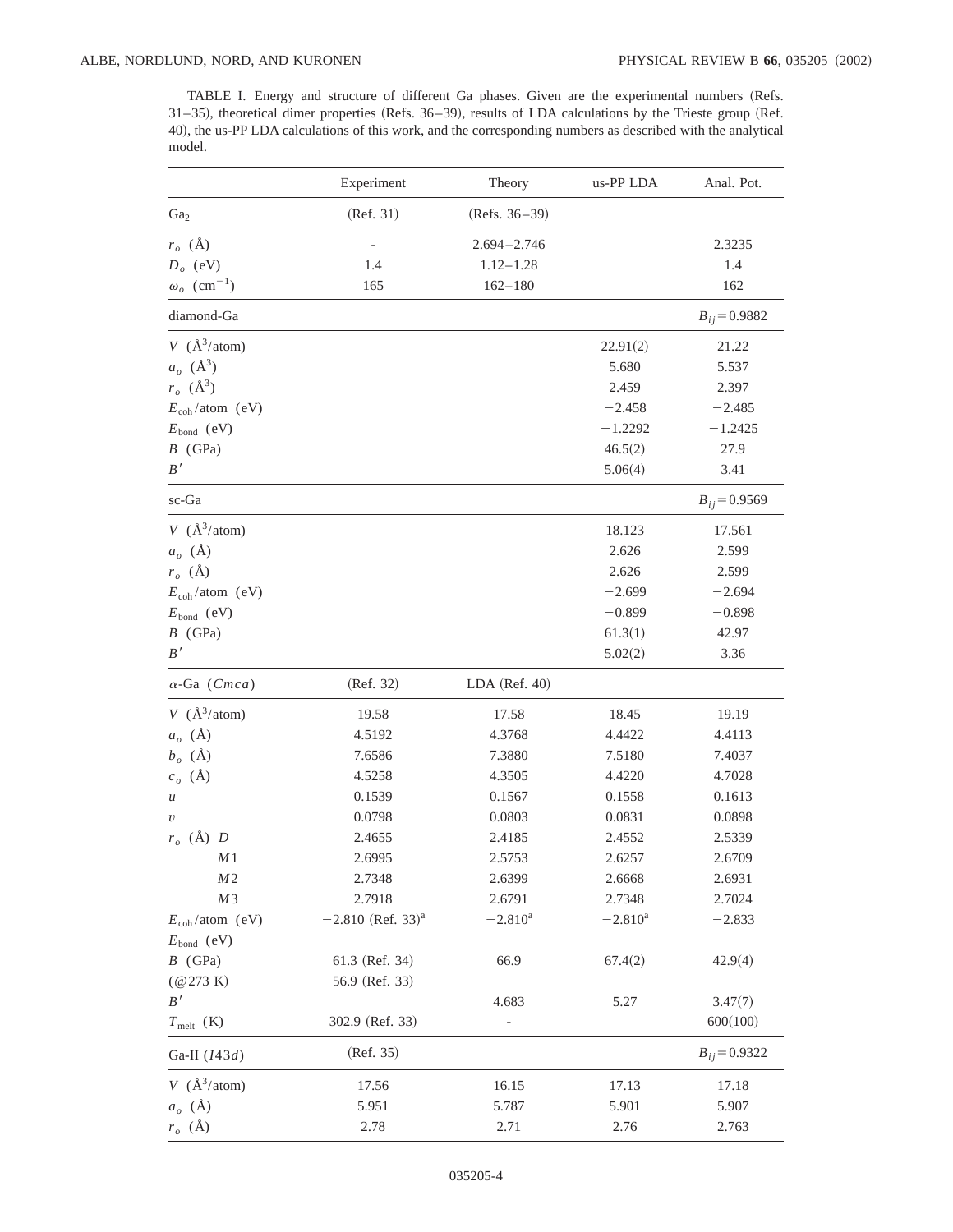|                                | Experiment | Theory          | us-PP LDA | Anal. Pot.                 |
|--------------------------------|------------|-----------------|-----------|----------------------------|
| $E_{\rm coh}/\text{atom}$ (eV) |            | $-2.752$        | $-2.784$  | $-2.758$                   |
| $E_{\text{bond}}$ (eV)         |            | $-0.688$        | $-0.696$  | $-0.689$                   |
| $B$ (GPa)                      |            | 67.6            | 66.8(1)   | 50.51                      |
| B'                             |            | 5.034           | 4.86(1)   | 3.749                      |
| Ga <sub>2</sub>                | (Ref. 31)  | $(Refs. 36-39)$ |           |                            |
| fcc-Ga                         |            |                 |           | $(B_{ij} = 0.8950^b)$      |
| $V$ ( $\AA^3$ /atom)           |            | 16.07           | 17.12(1)  | 16.77(19.28 <sup>b</sup> ) |
| $a_o$ (Å)                      |            | 4.006           | 4.09      | $4.063(4.25^b)$            |
| $r_a$ (Å)                      |            | 2.83            | 2.89      | 2.87(3.01 <sup>b</sup> )   |
| $E_{\rm coh}/\text{atom}$ (eV) |            | $-2.737$        | $-2.756$  | $-2.711(-2.745^b)$         |
| $E_{\text{bond}}$ (eV)         |            | $-0.456$        | $-0.459$  | $-0.451(-0.457b)$          |
| $B$ (GPa)                      |            | 63.7            | 65.2(1)   | $(52.75^b)$                |
| B'                             |            | 4.14            | 4.76(1)   | $(4.05^b)$                 |

TABLE I. (Continued.)

<sup>a</sup>The total energy for this structure was shifted to the experimental cohesive energy. All other total energies were treated accordingly.

<sup>b</sup>Calculated under the assumption that only the first neighbor shell is within the cutoff radius.

the former work, where the axes were varied independently for each volume. Additionally, we have investigated the sc and diamond structure in order to represent configurations with low coordinations as they can typically occur around vacancies and surfaces. All structures are stable with respect to isotropic expansion and compression. It should be noted, however, that we did not investigate the stability with respect to shear deformation of the artificial simple cubic and zincblende structure, since only the bond strengths and lengths are of interest for the potential fitting.

The parametrization for the Ga interaction starts with the pairlike term. After having calculated the values for  $D_0$ ,  $r_0$ ,



FIG. 1. Semilogarithmic plot of the energy-bond relation for different Ga structures: Shown are results of the analytical potential, the us-PP LDA calculations, and literature values of LDA calculations (Ref. 40). The experimental numbers for Ga-II are taken from Ref. 35. The calculated dimer properties are results from Refs. 36– 39.

and  $\beta$ , the parameter *S* is in principle the only one that needs to be adjusted.

The experimental number for the  $Ga<sub>2</sub>$  dimer binding energy of  $D<sub>o</sub>=1.4$  eV as given by Huber and Herzberg<sup>31</sup> is somewhat larger than the theoretical predictions for the  ${}^{3}$  $\Pi_u$ ground state  $(1.12-1.28 \text{ eV})$ ,  $36-39$  while no experimental value is accessible for the bond distance. Therefore, we have taken *Do* in agreement with the experimental value and adjusted  $r<sub>o</sub>$ , so that the best fit of all other reference data can be achieved (Fig. 1). The parameter  $\beta$  was chosen to be 1.08  $(\AA^{-1})$ , which corresponds to a wave number for the ground-state frequency of  $162 \text{ cm}^{-1}$ , in agreement with experiment and theoretical predictions.

The slope of the energy-bond relation  $[Eq. (7)]$  was then adjusted by varying the parameter *S*. Figure 1 shows the bond strength vs bond-length data for all Ga structures considered here, and the values as given by the analytical potential with  $S=1.11$ .

Finally, the angular parameters were fitted to reproduce the structural information and the energetics of all structures as given in Table I. Using the Levenberg-Marquardt scheme all properties were adjusted with a simultaneous fitting procedure.

Describing the properties of the  $\alpha$ -Ga structure with this relatively simple analytical potential is a nontrivial task. In general, the bond-order function acts as a local detector, that determines the bond strengths and lengths only from the structural environment. Since metallic- and covalent-type bonds in Ga are characterized by unique bond angles and distances, the algorithm is potentially able to distinguish the bond types only from the structural geometry. In the fitting procedure we have considered each bond in  $\alpha$ -Ga individually, using the structural parameters as given by the experimental data. As can be seen from Table I, all cell parameters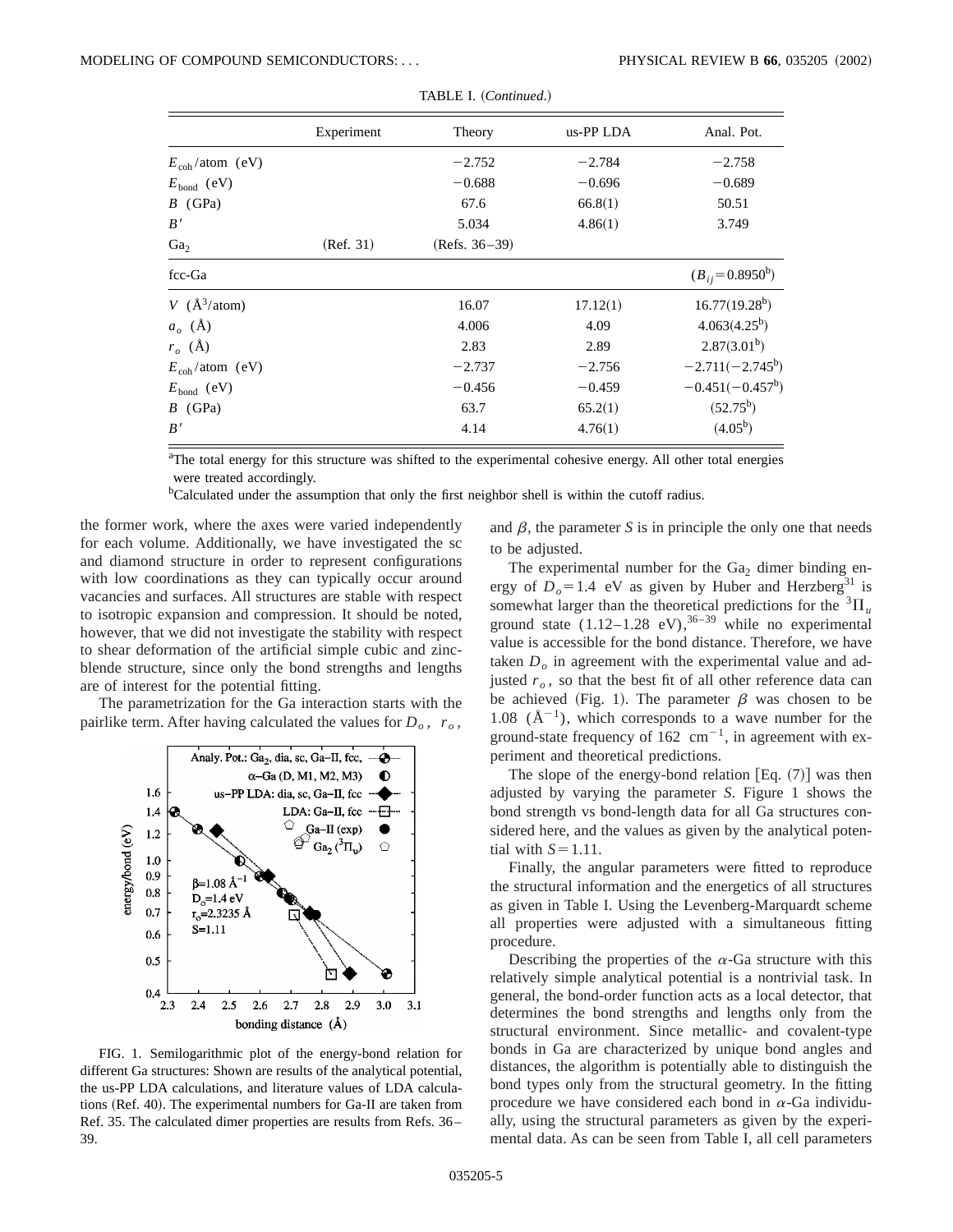

FIG. 2. Variation of  $\alpha$ -Ga cell parameters relative to the equilibrium at different volumes calculated with the analytical potential.

as calculated with the analytical potential are in reasonable agreement with the experimental numbers. The potential is able to distinguish between the short covalent and longer metallic bonds, which proves the flexibility of the analytical scheme. Although the covalent bond is larger and the metallic bonds are shorter than the reference data, the general feature of increasing lengths  $D < M1 < M2 < M3$  is well reproduced. In accordance with experiment, the lattice parameter *a* is predicted to be shorter than *c*, while DFT calculations erroneously predict the reverse situation. In a first application the structural parameters of  $\alpha$ -Ga were calculated for different cell volumes by applying hydrostatic pressure. As can be seen in Fig. 2 the relative compression for the long *b* axis is significantly larger than for the short axes *a* and *c*. While the internal parameter *u* decreases almost linearly with decreasing volume, an exponential increase for  $v/v<sub>o</sub>$  can be observed.

For all crystalline structures the agreement of the analytical model with the experimental and theoretical reference data is good in energies and bond length, while the bulk moduli are consistently too small. This is related to the choice for the parameter  $\beta$ , which was determined from the dimer ground-state frequency and determines the curvature of the effective pair potential.

The range of the potential is restricted to the firstneighbor shell. In determining the melting point of the  $\alpha$ -Ga we found that a narrow cutoff interval increases the melting point. The corresponding parameters were obtained using the procedure described in Sec. V A. The optimized cutoff range of 2.8–3.1 Å leads to a second-neighbor interaction in the fcc structure, which at the same time improves the agreement of the structural parameters with the reference data (see Table I). The full parameter set is given in Table II.

## **B. Arsenic**

The stable phase of arsenic is the rhombohedral  $\alpha$  phase, that occurs in the *A*7 structure typical for group-V elements.

TABLE II. Parameter sets for the three interaction types.

| ij                    | Ga-Ga    | $As-As$ | $Ga-As$ |
|-----------------------|----------|---------|---------|
| $\gamma$              | 0.007874 | 0.455   | 0.0166  |
| S                     | 1.11     | 1.86    | 1.1417  |
| $(\AA^{-1})$<br>β     | 1.08     | 1.435   | 1.5228  |
| $D_{o}$ (eV)          | 1.40     | 3.96    | 2.10    |
| $R_o$ (Å)             | 2.3235   | 2.1     | 2.35    |
| $\mathcal{C}$         | 1.918    | 0.1186  | 1.29    |
| d                     | 0.75     | 0.1612  | 0.56    |
| $h = \cos(\theta_o)$  | 0.3013   | 0.07748 | 0.237   |
| $2\mu$ ( $\AA^{-1}$ ) | 1.846    | 3.161   | 0.0     |
| $R_{cut}$ (Å)         | 2.95     | 3.4     | 3.1     |
| D(A)                  | 0.15     | 0.2     | 0.2     |

This structure can be derived from the simple cubic structure by rhombohedral shear and a relative displacement along the [111] direction. A significant feature is the presence of double layers, in which each atom has three nearest neighbors along orthogonal directions and three more at a larger distance in the neighboring layers. The  $\alpha$  arsenic is completely characterized by the rhombohedral angle  $\alpha$ , the lattice parameter  $a<sub>o</sub>$ , and the internal displacement parameter  $u$ (see Table III).

In the past the rhombohedral to simple-cubic phase transition has been the subject of several theoretical<sup>44-46,49,50</sup> and  $experimental<sup>47,48</sup>$  studies. A comprehensive set of experimental data, however, exist only for the rhombohedral structure and we are only aware of one study, that has additionally studied bcc-As. $^{49}$  In this work we have therefore calculated the structural properties of As in diamond, rhombohedral, sc, bcc, and fcc structures, in order to derive a consistent data set of configurations with different coordinations.

Similar to the calculations of  $\alpha$ -Ga, we first optimized the cell structure by keeping the internal coordinates fixed, and afterward optimized the atomic positions with a fixed cell geometry. The rhombohedral angle and the internal relaxation parameter agree very well the pseudopotential calculations performed by Needs *et al.*<sup>45,46</sup> while the lattice constant is somewhat lower. More importantly the energy difference of the rhombohedral to the sc-phase is 0.069 eV and therefore exactly the same value Mattheiss *et al.*<sup>44</sup> reported from their linear augmented plane-wave (LAPW) calculations. In a later study Needs *et al.*<sup>46</sup> recalculated the sc structure with better convergence criteria, and obtained a similar energy difference of 0.06 eV. Table III gives an overview of all results in comparison. Here it should be noted, that Mattheiss *et al.*<sup>44</sup> calculated the cohesive energy using their LAPW scheme. The large difference in their numbers from the experimental value reflects the difficulties in obtaining reliable results for cohesive energies from total energy calculations. The bulk modulus as calculated in this work and as given by Mattheiss *et al.* is almost 50% higher than the experimental one. This is given by the fact that we did not vary the internal displacement parameter and the rhombohedral angle while changing the volumes. The numbers are therefore only given for reasons of completeness. The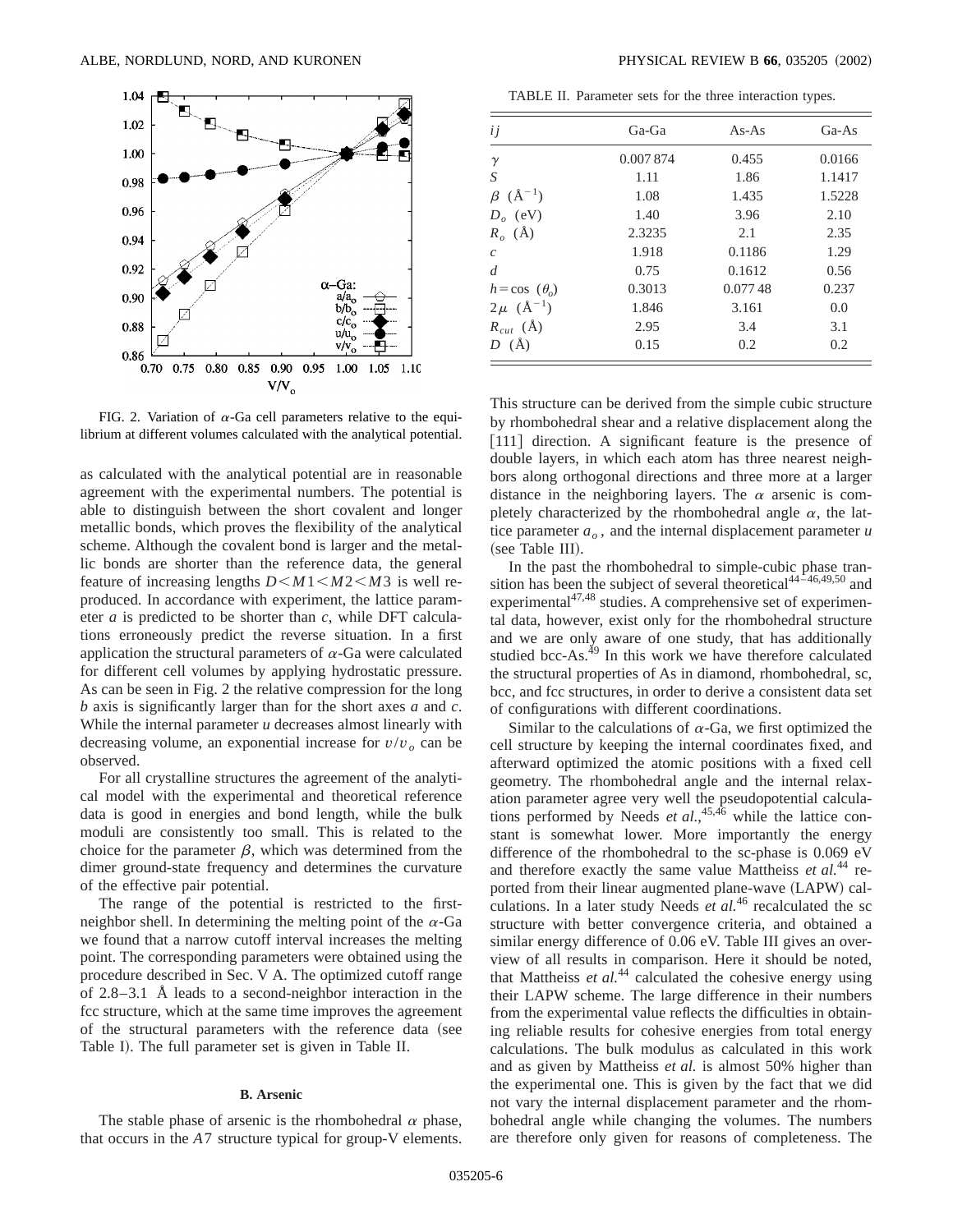TABLE III. Energy and structural parameters of different As phases. Given are experimental values and theoretical results from DFT calculations in comparison to the us-PP LDA results of this work and the corresponding numbers as described with the analytical model.

|                                    | <b>LAPW</b> | LDA                | Exper.            | us-PP<br>LDA       | Anal.<br>Pot.     |
|------------------------------------|-------------|--------------------|-------------------|--------------------|-------------------|
|                                    |             |                    |                   |                    |                   |
| As <sub>2</sub>                    |             |                    | (Ref. 31)         |                    |                   |
| $r_o$ (Å)                          |             |                    | 2.1026            |                    | 2.1               |
| $D_o$ (eV)                         |             |                    | 3.96              |                    | 3.96              |
| $\omega_o$ (cm <sup>-1</sup> )     |             |                    | 347               |                    | 347               |
| diamond-As                         |             |                    |                   |                    | $B_{ij} = 0.5878$ |
| $V$ ( $\AA^3$ /atom)               |             |                    |                   | 25.84(2)           | 24.49             |
| $a_o \; (\text{\AA}^3)$            |             |                    |                   | 5.913              | 5.808             |
| $r_o$ (Å <sup>3</sup> )            |             |                    |                   | 2.560              | 2.515             |
| $E_{\rm coh}/\rm atom$ (eV)        |             |                    |                   | $-2.487$           | $-2.510$          |
| $E_{\text{bond}}$ (eV)             |             |                    |                   | $-1.243$           | $-1.255$          |
| $B$ (GPa)                          |             |                    |                   | 52.6(1)            | 47.22             |
| B'                                 |             |                    |                   | 3.47(2)            | 4.55              |
| $\alpha$ -As                       | (Ref. 44)   | (Refs. 45, 46)     | exp.              |                    |                   |
| $V$ ( $\AA^3$ /atom)               | 21.79       | 21.3               | 21.51             | 19.38              | 18.48             |
| $a_o \; (\text{\AA}^3)$            | 4.084       | 4.017              | 4.132             | 3.956              | 3.909             |
| $\alpha$ (deg)                     | 55.9        | 56.28              | 54.12             | 56.71              | 54.62             |
| $\mathcal{U}$                      | 0.2294      | 0.230              | 0.227             | 0.2317             | 0.2321            |
| $r_o \text{ (Å}^3)$                |             |                    | 2.52              | 2.49               | 2.45              |
|                                    |             |                    | 3.11              | 2.92               | 2.88              |
| $E_{\rm coh}/\text{atom}$ (eV)     | $-(3.78)$   | $-2.96^{\text{a}}$ | $-2.9$ (Ref. 33)  | $-2.96^{\text{a}}$ | $-2.965$          |
| $E_{\text{bond}}$ (eV)             |             |                    |                   |                    |                   |
| $B$ (GPa)                          | $(77)^{b}$  | 43                 | 55.6 (Ref. 47)    | $(82.2)^{b}$       | 68.4(2)           |
| B'                                 |             |                    | $58(5)$ (Ref. 48) |                    |                   |
|                                    |             |                    | $3.3 - 4.4$       | 4.1(1)             | 8.7(3)            |
| $T_{\text{melt}}$ (K) <sup>c</sup> |             |                    | 1090 K            |                    | $<1200\,$ K       |
| sc-As                              |             |                    | LDA (Ref. 49)     |                    | $B_{ij} = 0.5199$ |
| $V$ ( $\AA^3$ /atom)               | 20.05       | 19.25              | 19.28             | 18.48              | 17.8              |
| $a_o \; (\text{\AA}^3)$            | 2.717       | 2.67               | 2.68              | 2.64               | 2.611             |
| $r_o \text{ (Å}^3)$                | 2.717       | 2.67               | 2.68              | 2.64               | 2.611             |
| $E_{\rm coh}/\text{atom}$ (eV)     | $-(3.711)$  | $-2.9$             | $-2.9$            | $-2.89$            | $-2.89$           |
| $E_{\text{bond}}$ (eV)             |             | $-0.966$           | $-0.966$          | $-0.963$           | $-0.963$          |
| $B$ (GPa)                          | 87          | 122                | 91.4              | 96.8(13)           | 80.82             |
| $B^{\,\prime}$                     |             | 2.32               | 3.81              | 3.8(2)             | 4.64              |
| bcc-As                             |             |                    |                   |                    | $B_{ij} = 0.4228$ |
| $V$ ( $\AA^3$ /atom)               |             |                    | 18.16             | 17.35              | 16.39             |
| $a_o \; (\text{Å}^3)$              |             |                    | 3.31              | 3.26               | 3.20              |
| $r_o$ ( $\AA^3$ )                  |             |                    | 2.869             | 2.825              | 2.772             |
| $E_{\rm coh}/\text{atom}$ (eV)     |             |                    | $-2.65$           | $-2.562$           | $-2.462$          |
| $E_{\rm bond}$ (eV)                |             |                    | 0.664             | $-0.640$           | $-0.615$          |
| $B$ (GPa)                          |             |                    | 100.97            | 96.8               | 84.39             |
| $B^{\,\prime}$                     |             |                    | 3.58              | 3.8                | 4.93              |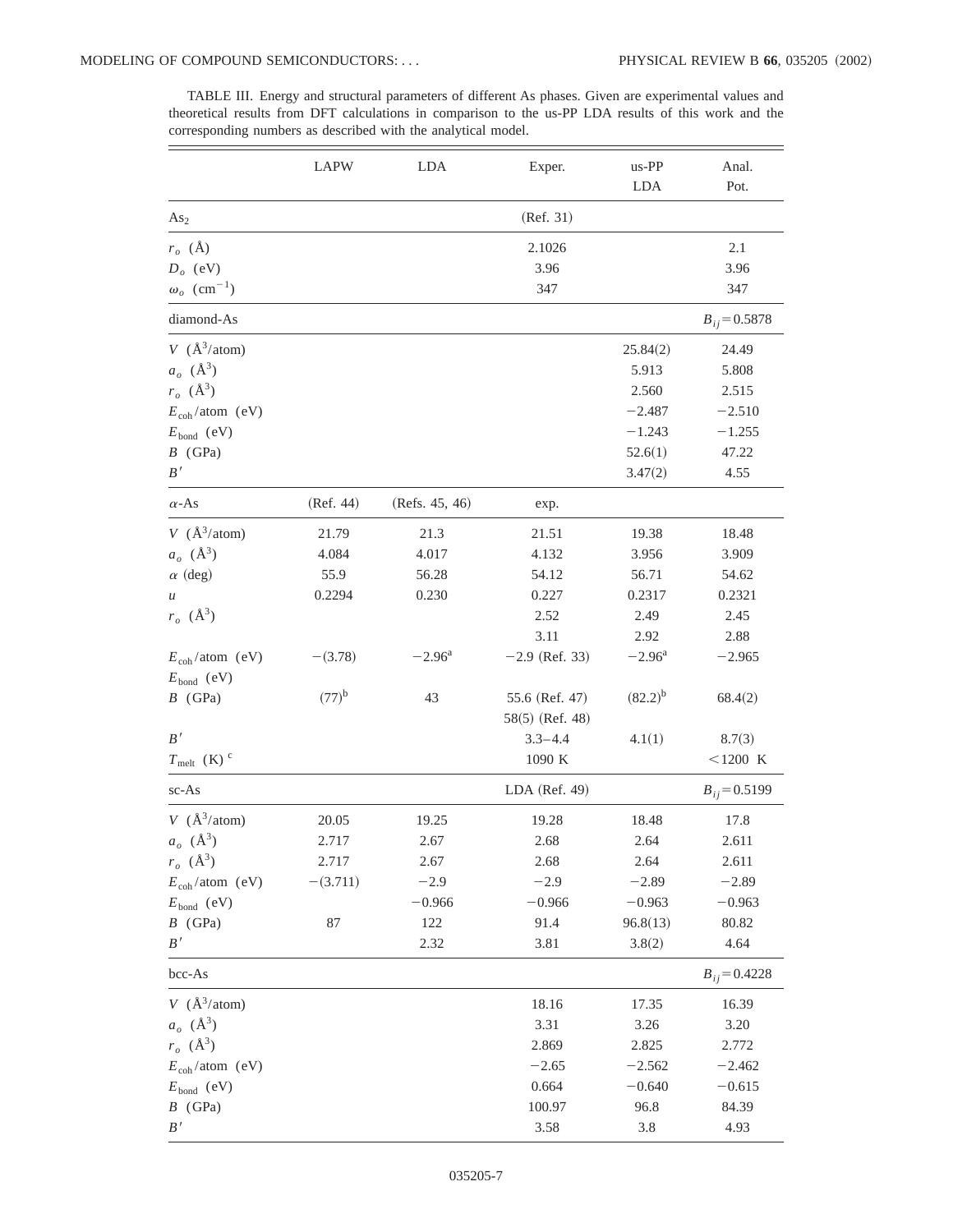|                                | <b>LAPW</b> | <b>LDA</b> | Exper. | us-PP<br><b>LDA</b> | Anal.<br>Pot.     |
|--------------------------------|-------------|------------|--------|---------------------|-------------------|
|                                |             |            |        |                     |                   |
| fcc-As                         |             |            |        |                     | $B_{ij} = 0.3511$ |
| $V$ ( $\AA^3$ /atom)           |             |            |        | 17.57               | 17.55             |
| $a_o \; (\text{\AA}^3)$        |             |            |        | 4.217               | 4.125             |
| $r_o$ (Å <sup>3</sup> )        |             |            |        | 2.918               | 2.917             |
| $E_{\rm coh}/\text{atom}$ (eV) |             |            |        | $-2.442$            | $-2.471$          |
| $E_{\text{bond}}$ (eV)         |             |            |        | $-0.407$            | $-0.411$          |
| $B$ (GPa)                      |             |            |        | 93(2)               | 87.47             |
| B'                             |             |            |        | 3.6(3)              | 5.10              |

| TABLE III. (Continued.) |  |
|-------------------------|--|
|-------------------------|--|

<sup>a</sup>Total energy for this structure was shifted to the experimental cohesive energy. All other total energies were treated accordingly.

<sup>b</sup>Calculated with fixed rhombohedral angle and fixed internal coordinates.

c Experimental value measured at a high pressure. The simulated temperature gives the boiling point.

properties calculated for the bcc-structure are in good agreement with the numbers given by Sasaki *et al.*<sup>49</sup> The us-PP LDA calculation predicts a somewhat lower lattice constant and differs by 0.088 eV in the cohesive energy.

The adjustment of the potential parameters (Table II) starts again with the dimer properties. These are very important for simulating growth processes, and were therefore taken from experimental measurements. The parameters  $r<sub>o</sub>$ ,  $D<sub>o</sub>$ , and  $\beta$  were chosen in accordance to the experimental dimer properties. $31$  Figure 3 shows that the reference data nicely follow a linear slope in the semilogarithmic plot. The parameter *S* was chosen in a way that allowed the fcc structure to agree with the us-PP LDA result. The equilibrium positions of all other structures are energetically correctly described. Only the bond distances tend to be slightly underestimated for all solid structures. However, the overall agree-



FIG. 3. Semilogarithmic plot of the energy-bond relation for different As structures: Shown are the results of the analytical potential, the us-PP LDA calculations, and literature values of LDAcalculations (Ref. 49). The experimental values for the dimers are taken from Ref. 31.

ment is at least good, especially as this parameter set allows one to describe the specificities of the rhombohedral  $\alpha$  structure. The bulk moduli are in good agreement with experimental data where available, and in line with the DFT results for structures not observed experimentally. Again the cutoff range of 3.2–3.6 Å was determined by optimizing the melting behavior, which is rather complex in case of arsenic (see Sec. V A for details). It is worth mentioning that to our knowledge the Ga and As potentials are the first analytical models for these elements that reproduce the complex ground-state structures as stable, energetically favored configurations.

#### **C. Gallium arsenide**

Due to its technological importance GaAs is a very wellcharacterized material, both theoretically and experimentally. Therefore among III-V semiconductors it has attracted the most attention in high-pressure studies. The currently accepted phase transition sequence on pressure increase at room temperature is GaAs-I (zinc blende) to orthorhombic GaAs-II (Cmcm structure, that can be seen as a distorted *B*1 structure) at about 17 GPa. Upon a further increase of pressure GaAs-II changes to a body-centered-orthorhombic structure GaAs-III (Imm2). Finally, a gradual transformation into a simple hexagonal structure (GaAs-IV) appears at high pressure around  $600-800$  kbar.<sup>51</sup>

Theoretically, the sc16 structure has been predicted to be stable at modest pressures, $52$  but has not been found in experiments. However, another fourfold-coordinated structure, the cinnabar phase, appears in experiments on download from GaAs-II, but in accordance with the DFT calculations is energetically less favored than the sc16 form.<sup>53,54</sup> It therefore remains an open question if the cinnabar phase is an equilibrium structure above 120 kbar pressure or not. Since the total energy neglects zero point contributions and phase transition kinetics, they can only serve as guidelines here.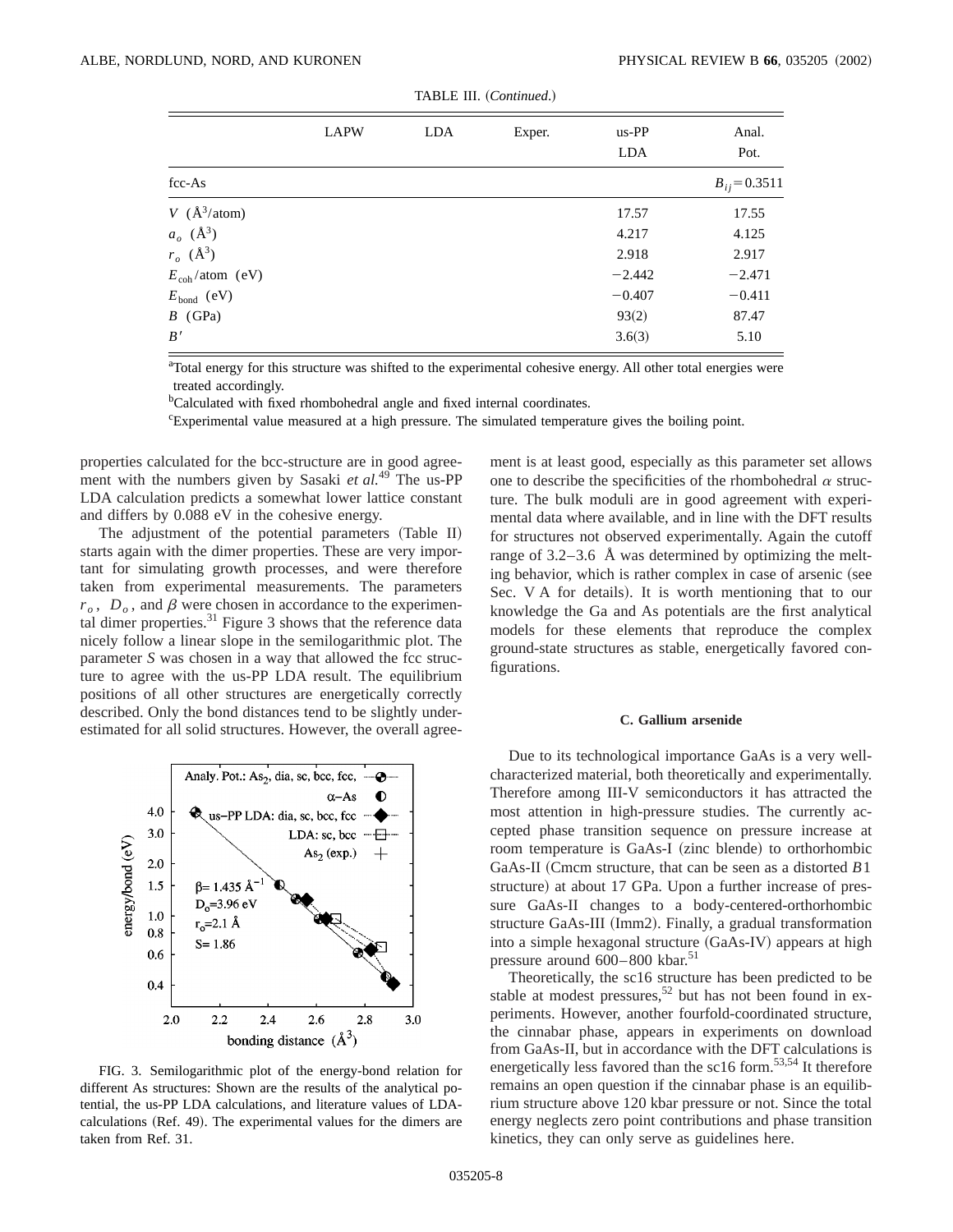

FIG. 4. Semilogarithmic plot of the energy-bond relation for different GaAs structures: Shown are the results of the analytical potential and literature values of LDA calculations (Refs. 57 and 53). The experimental values for the dimer are taken from Ref. 55, and those for the zinc blende structure from Ref. 58.

For deriving the GaAs parameter set we have therefore considered the zinc-blende structure as the only fourfoldcoordinated phase. Among the high-pressure forms, we have chosen the *B*1 structure rather than the orthorhombic GaAs-II structures as reference. Modeling the buckling of the Cmcm structure imposes too many constraints on the fitting procedure, which leads to a worse description of the zinc-blende properties. Since the *B*1 and GaAs-II structures are fairly similar, we consider this a justified simplification. As representative of a highly coordinated structure, the metastable *B*2 form has been considered, because none of the thermodynamically stable high-pressure structures has a coordination of eight. Given the fact that a large body of totalenergy calculations is accessible in literature, we did not perform any additional DFT calculations on GaAs.

The GaAs dimer is experimentally well characterized. Lemire *et al.*<sup>55</sup> reported a ground state frequency of 215 cm<sup>-1</sup>, and determined a bond strength of  $D<sub>o</sub>$  $=2.06(5)$  eV in accordance with the value of 2.1 eV as given in Huber and Herzberg's data collection.<sup>31</sup> By choosing an experimental bond length of 2.53 Å, however, we were not able to adjust the Pauling relation for the solid structures and therefore changed  $r<sub>o</sub>$  to a somewhat lower value of 2.35 Å. Even the  $\beta$  parameter as determined from the oscillation frequency, did not allow us to fit the elastic properties of the zinc-blende structure correctly. The value we have chosen corresponds to a ground-state oscillation frequency of 278  $\text{cm}^{-1}$ , which is still reasonably close to the experimental number.

All reference data nicely follow a linear relationship in the semilogarithmic plot as depicted in Fig. 4. The angular terms were adjusted by including the elastic moduli for the zinc-blende  $(ZB)$  structure GaAs-I into the fitting procedure. Since atomic forces were not calculated for the parameter fitting, the shear modulus was adjusted to the static shear modulus  $C_{44}^o$ . The internally relaxed shear modulus and the Kleinman relaxation parameter were calculated afterward, following the procedure given by Nielsen and Martin.<sup>56</sup> It is worth mentioning here that the deformation energy for this shear mode has contributions from the individual bonds and from the bond angles. Even if the ideally deformed structure predicts the correct elastic energy, it is perfectly possible that the internal relaxation leads to a vanishing shear stability characterized by a large Kleinman relaxation parameter  $\zeta$ .

Table IV gives an overview of the GaAs properties as described by the analytical model. The agreement for all properties is fairly excellent. Only the relaxed shear modulus appears at little bit too low. As before the cutoff parameters were optimized by testing the melting properties (see Sec. V A). The full parameter set is given in Table II.

#### **V. MELTING BEHAVIOR**

#### **A. Optimizing the cutoff radii**

Since previous GaAs potentials had problems in reproducing even the ground-state structure of the Ga, As and GaAs materials,<sup>59</sup> we placed special emphasis on ensuring that we obtained at least the correct ground-state structure. We used two kinds of test simulations for this. One consisted of heating up crystalline cells until they melted, and subsequently cooling them slowly (over 100 ps to 10 ns) to 0 K, checking that the final structure was higher in the potential energy than the desired ground state. Although this method is good for finding structures with energy minima far below the ground state, it is not good enough to spot minima lying just slightly lower ( $\sim$  0.1 eV) in energy than the desired state. To test the potential against such local minima, we used simulations of a liquid and solid in equilibrium (the same simulations were also used to determine the melting point, see below). If other energy minima are present, a phase transition to the lower minimum is likely to be initiated at the liquid-solid interface over long time scales.

The cutoff values of the potential were not systematically optimized in the fit of the potential to the different phases. Hence we could somewhat modify them to obtain a better fit to the melting point. Possible cutoff values were limited from below by the nearest-neighbor distance of the fitted structures of materials. The second-nearest neighbor defined an upper limit. The final cutoff was then chosen by testing several values between these limits for melting properties.

The melting point was determined by simulating a box with liquid and crystal phases. The system was first equilibrated at some temperature near the predicted melting point. The development of the phases was observed at several temperatures to see whether the system melted or crystallized. Berendsen pressure control $^{60}$  to zero pressure was used in all melting simulations, independently in the *x*, *y*, and *z* dimensions. The number of atoms was 2000–4000 and the simulation time was 200–2000 ps.

The melting point for Ga was found to be  $600 \pm 100$  K. This is clearly higher than the experimental value 303 K, $^{41}$ but still not completely unreasonable considering the complex structure of Ga.

For As the experimental melting point is  $1090~\text{K}$  (determined at high pressures under an As atmosphere $^{61}$ ), which is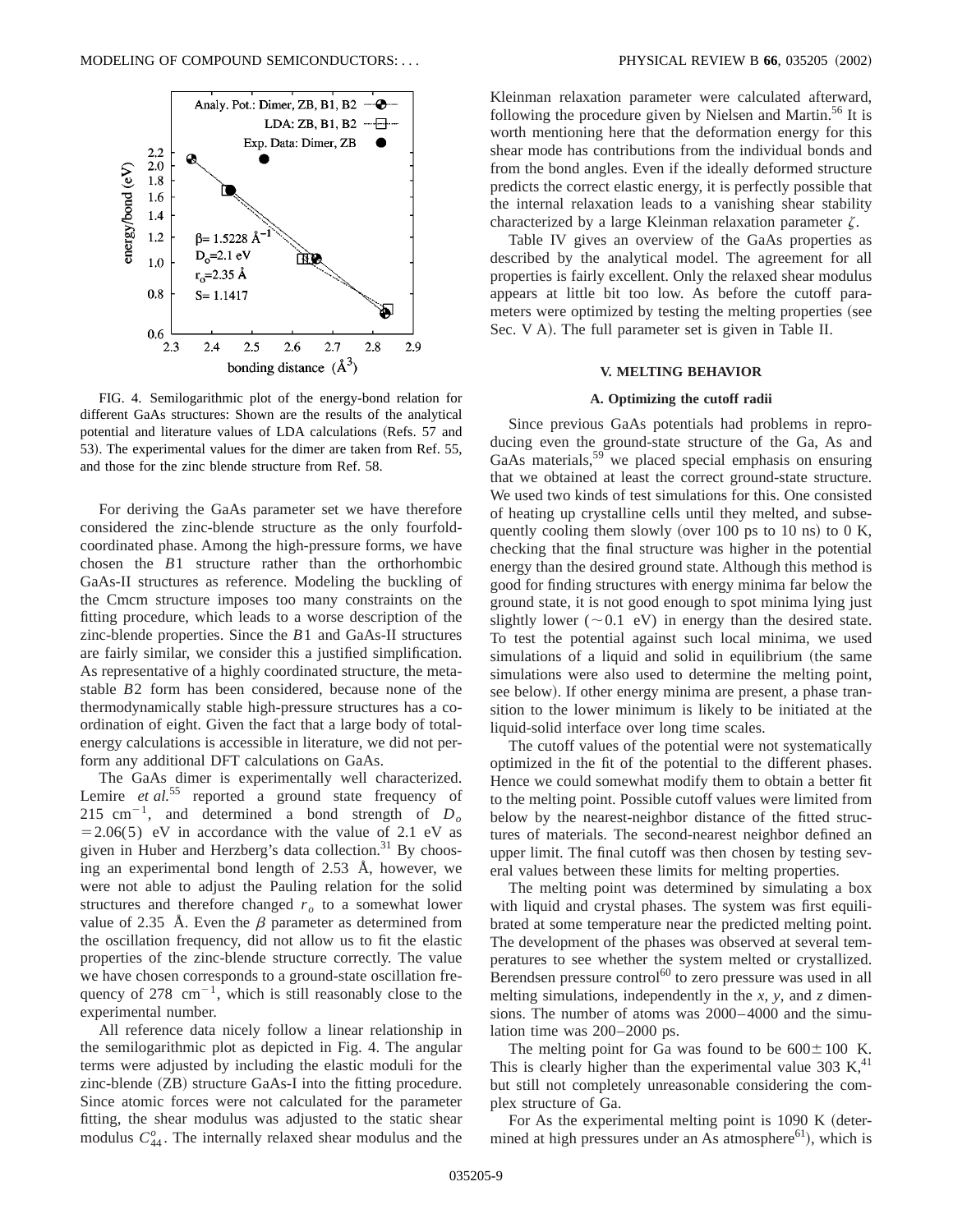| GaAs dimer                                                                                                                                                                                                                                               |                                                    |                                                    | Exp. (Ref. 55)                                                                                                      | Anal. Pot.                                                                                                             |
|----------------------------------------------------------------------------------------------------------------------------------------------------------------------------------------------------------------------------------------------------------|----------------------------------------------------|----------------------------------------------------|---------------------------------------------------------------------------------------------------------------------|------------------------------------------------------------------------------------------------------------------------|
| $r_o~\mathrm{(\AA)}$<br>$D_o$ (eV)<br>$\omega_o$ (cm <sup>-1</sup> )                                                                                                                                                                                     |                                                    |                                                    | 2.53(2)<br>2.06(5)<br>215                                                                                           | 2.35<br>2.1<br>278                                                                                                     |
| GaAs <sub>2</sub><br>$r_o$ (Å)<br>$E_{\text{bond}}$ (eV)                                                                                                                                                                                                 |                                                    |                                                    |                                                                                                                     | $B_{ij} = 0.9825$<br>2.412<br>$-1.821$                                                                                 |
| Zincblende GaAs                                                                                                                                                                                                                                          | scf-LDA (Ref. 57)                                  | scf-LDA (Ref. 53)                                  | (Ref. 58)                                                                                                           | $B_{ij} = 0.9724$                                                                                                      |
| $V$ ( $\AA^3/f.u.$ )<br>$a_o \text{ (Å}^3)$<br>$r_o$ ( $\AA^3$ )<br>$E_{\rm coh}/\text{f.u.}$ (eV)<br>$E_{\text{bond}}$ (eV)<br>$B$ (GPa)<br>B'<br>$C_{11}$ (GPa)<br>$C_{12}$ (GPa)<br>$C_{44}$ (GPa)<br>ζ<br>$C_{44}^{0}$ (GPa)<br>$T_{\text{melt}}(K)$ | 44.66<br>5.632<br>2.438<br>$(-6.71)$<br>$(-1.677)$ | 44.14<br>5.610<br>2.429<br>$(-6.71)$<br>$(-1.677)$ | 45.16<br>5.653<br>2.447<br>$-6.71$<br>$-1.677$<br>74.8<br>4.56<br>118.1<br>53.2<br>59.2<br>75.0 (Ref. 56)<br>1513 K | 45.16<br>5.653<br>2.447<br>$-6.71$<br>$-1.677$<br>73.3<br>4.5<br>123.6<br>48.2<br>39.4<br>0.547<br>73.2<br>1900(100) K |
| B1                                                                                                                                                                                                                                                       |                                                    |                                                    |                                                                                                                     | $B_{ij} = 0.9152$                                                                                                      |
| $V$ ( $\AA^3/f.u.$ )<br>$a_o \; (\text{Å}^3)$<br>$r_o$ ( $\AA^3$ )<br>$E_{\rm coh}/f.u.$ (eV)<br>$E_{\rm bond}$ (eV)<br>$B$ (GPa)<br>$B^{\,\prime}$                                                                                                      | 36.76<br>5.278<br>2.639<br>$-6.168$<br>$-1.028$    | 36.1948<br>5.251<br>2.625<br>$-6.156$<br>$-1.026$  |                                                                                                                     | 37.64<br>5.32<br>2.660<br>$-6.168$<br>$-1.028$<br>95.63<br>4.77                                                        |
| <i>B</i> 2                                                                                                                                                                                                                                               |                                                    |                                                    |                                                                                                                     | $B_{ij} = 0.8718$                                                                                                      |
| $V$ ( $\AA^3$ /atom)<br>$a_o \; (\text{\AA}^3)$<br>$r_o$ (Å <sup>3</sup> )<br>$E_{\rm coh}/\rm atom$ (eV)<br>$E_{\text{bond}}$ (eV)<br>$B$ (GPa)<br>$B\,'$                                                                                               | 35.16<br>3.276<br>2.837<br>$-5.73$<br>$-0.716$     |                                                    |                                                                                                                     | 34.89<br>3.267<br>2.830<br>$-5.56$<br>$-0.695$<br>104.9<br>4.96                                                        |

TABLE IV. Energy and structural parameters of different GaAs phases. Given are experimental values and theoretical results from DFT calculations in comparison to the corresponding numbers as described with the analytical model.

higher than the boiling point, 880 K, determined at normal temperature and pressure.<sup>61</sup> Interpreting how this behavior should be reflected within the limited time scale of MD simulations is not straightforward. Nevertheless, we simulated As at 400, 700, 800, and 1200 K. At 400 K the system crystallized. At 700 and 800 K the liquid boiled quickly, but crystallization was also observed. The whole system boiled at 1200 K. Considering the complex experimental behavior, we consider this to be in good agreement with the experiments.

Simulation temperatures of 1700, 1800, 1900, 2000, and 2100 K were used for the GaAs system. With the selected cutoff, the melting point was  $1900 \pm 100$  K, in good agreement with the experimental value of about  $1500 \text{ K}$ .<sup>62</sup>

The molten GaAs phase was initially stable, but after long simulation times  $(-1 \text{ ns})$  around or above the melting point, pure As bubbles form in the liquid, leaving the rest of the molten zone in a Ga-rich GaAs phase. This kind of segregation is also believed to occur in the liquid phase of real  $GaAs.<sup>62</sup>$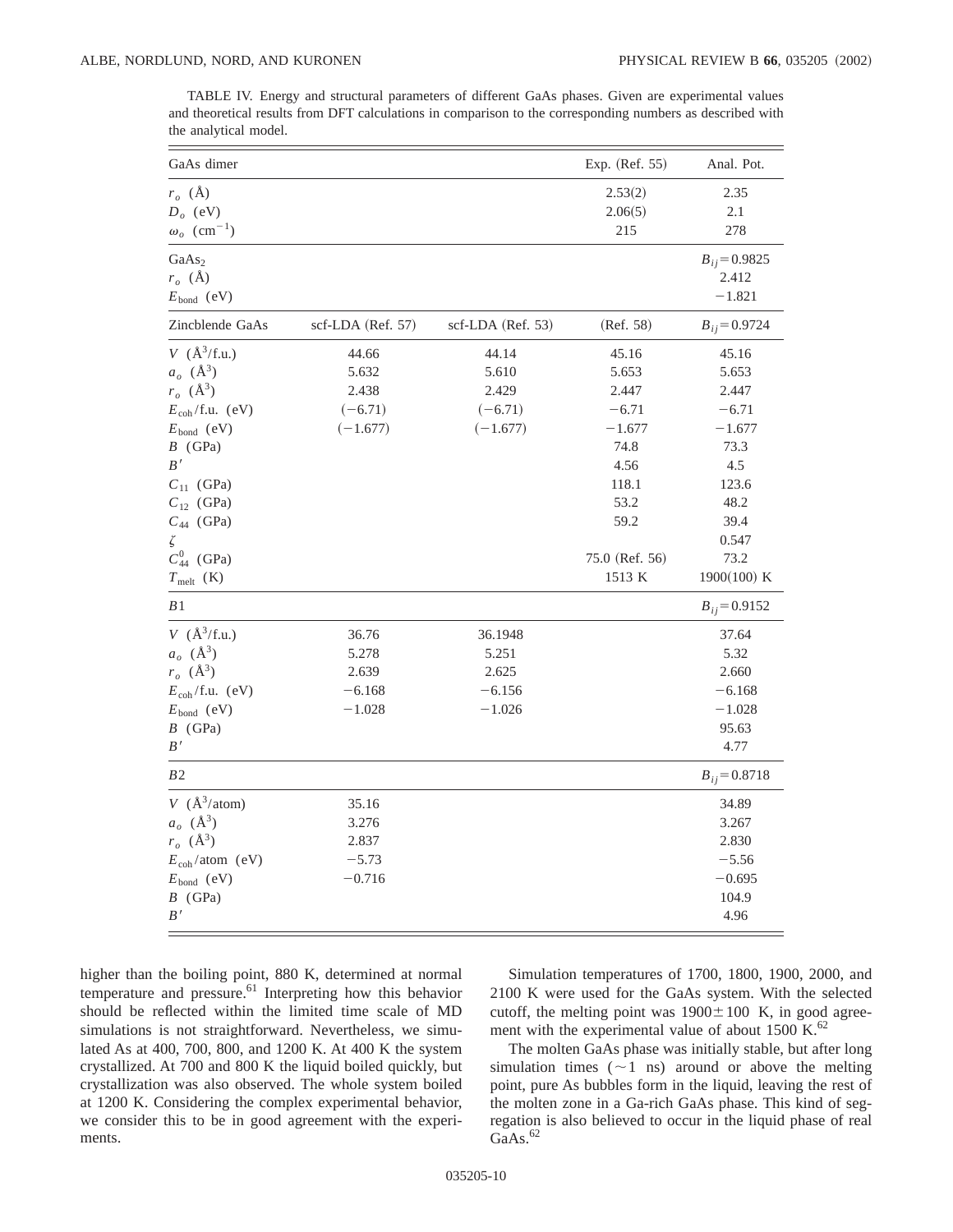

FIG. 5. (a) Structure of amorphous GaAs after melting at 1900 K at 0 pressure and subsequent cooling to 1500 K. The figure is a 15-Å cross section of the whole simulation cell. Only the covalent bonds between atoms are shown, with the half of the bonds closer to As shown by the darker color and the half of the bonds closer to Ga shown by the lighter color. The low-density region on the upper left is a segregated As bubble which has formed during melting. On the lower left and lower right a recrystallized GaAs region has formed. (b) Number of atoms in the As region and crystalline atoms in an equilibration run below the melting temperature of a simulation cell similar to the one in  $(a)$ . A "crystalline" atom is defined here as a fourfold-coordinated As atom with all bonds to Ga atoms, or a fourfold-coordinated Ga atom with all bonds to As atoms. The figure shows how the As bubble shrinks and the crystalline region grows during equilibration.

#### **B. Test of melting and recrystallization properties**

In addition to the melting point simulations, we also analyzed the structure of molten and quenched GaAs by a series of simulation where GaAs first became molten starting from random atom positions, and subsequently cooled below the melting temperature in one or several stages.

When GaAs became molten at zero pressure, even only slightly above the melting temperature, we observed that some (but not all) of the As atoms segregated into a separate As phase. This phase obtained a dilute structure with As atoms predominantly in tetrahedral  $As<sub>4</sub>$  and cubic  $As<sub>8</sub>$  configurations which are weakly bound to each other. The structure of the segregated As is illustrated in Fig.  $5(a)$ .

This behavior is in good qualitative agreement with experiments on liquid GaAs, which was reported to be Ga rich unless placed under a high pressure in an As atmosphere. $62,63$ In the gas phase over a solid or liquid,  $Arthur<sup>63</sup>$  showed that As is predominantly in the form of  $As<sub>2</sub>$  and  $As<sub>4</sub>$  molecules. Furthermore, he argued that, in a solution, As forms segregated polymerized structures with an estimated number of 10–15 in the As aggregations. Recently, Godlevsky and Chelikowsky reported that they did not observe As clusterization in *ab initio* calculations on liquid GaAs (Ref. 64); however, their simulations were carried out in systems with only 64 atoms and over a few ps. It is not clear whether a segregated As phase can even be expected to form over such a short time scale. We propose that the mixture of  $As<sub>4</sub>$  and  $As<sub>8</sub>$ bound to each other, which we observe in the liquid GaAs, could be the polymerized structure suggested by Arthur.

When this liquid phase is rapidly cooled below the melting temperature, the As bubbles first remains intact, but in equilibration runs at temperatures around 1300–1500 K over nanosecond time scales we observed that they slowly shrink in size, and the As is absorbed into the surrounding GaAs [see Fig.  $5(b)$ ]. The shrinkage is much faster when the cell is under a high pressure, of the order of 10 kbar, as expected from the equilibrium pressures of As over GaAs.63 At the same time, a crystalline phase starts to form in another part of the simulation cell  $|Fig. 5(a)|$ , although during this nanosecond time scale it still has some defects in it.

Because the ground state of GaAs in the solid phase is the stoichiometric crystalline state, the observed recrystallization behavior is what would be expected experimentally. Since the correct fourfold-coordinated crystalline structure is obtained here starting from a completely random atom configuration, this also gives us great confidence that our potential does indeed give the right ground-state structure of GaAs. Since long-range interactions are not part of the potential, however, there is of course no energy difference between different packing sequences of  $\{111\}$  planes.<sup>65</sup>

## **VI. DEFECT PROPERTIES**

Defect formation energies were calculated with this analytical potential for a system that was as thermally equilibrated at 600 K, and then slowly cooled down to 0 K at zero pressure. The defect formation was calculated then from the potential energy  $E_D$  of the cell containing the defect using the formalism of Qian *et al.*, 66

$$
h_D(\mu_G a, \mu_A s) = E_D - \frac{1}{2} (n_{Ga} + n_{As}) \mu_{GaAs}^{bulk} - \frac{1}{2} (n_{Ga} - n_{As}) (\mu_{Ga}^{bulk} - \mu_{As}^{bulk})
$$
  

$$
= \frac{1}{2} (n_{Ga} - n_{As}) \Delta \mu ,
$$
 (8)

where *n*'s are the number of atoms in the cell and  $\mu$ 's the corresponding chemical potential. For thermodynamic reasons  $\Delta \mu$  is restricted to the range  $-\Delta H_f < \Delta \mu < \Delta H_f$ .

The calculations were carried out with a 64-atom cell in order to allow a better comparison with *ab initio* supercell

 $\overline{\mathcal{L}}$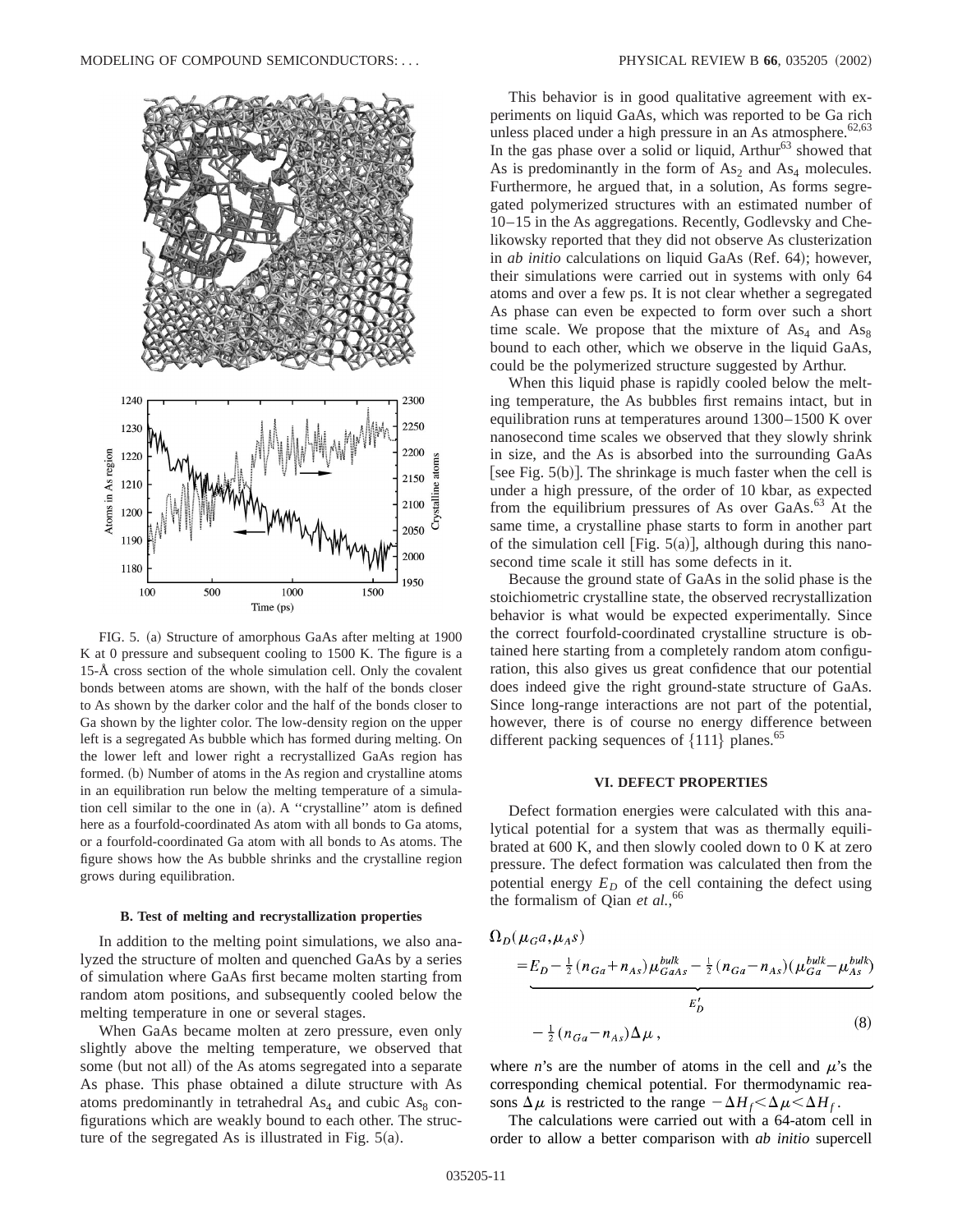TABLE V. Defect formation energies of different point defects as calculated with the analytical potential using a 64 atom cell and pressure control. For comparison results of LDA calculations by Northrup and Zhang (Ref. 67) and Pöykkö et al. (Ref. 68) are given.

| Type                |     |       |                   | $E'_{D}$ (eV) $\Delta V$ ( $\AA^{3}$ ) $E'_{D}$ (eV) (Ref. 67) $E'_{D}$ (eV) (Ref. 68) |
|---------------------|-----|-------|-------------------|----------------------------------------------------------------------------------------|
| $V_{Ga}$            | 2.4 | $-32$ | 4.55              |                                                                                        |
| $V_{\rm As}$        | 2.0 | $-45$ |                   | 2.33                                                                                   |
| $I_{Ga}$            | 1.1 | 18    | 2.14 $(I_{Ga}^+)$ |                                                                                        |
| $I_{\rm As}$        | 5.9 | 44    | 6.14              |                                                                                        |
| Ga <sub>As</sub>    | 1.5 | 1.5   | 2.74              |                                                                                        |
| $\rm{As}_{Ga}$      | 5.6 | 26    | 2.50              | 2.29                                                                                   |
| $V_{Ga}$ - $V_{As}$ | 3.8 | $-14$ | 3.54              |                                                                                        |

calculations. The results are summarized in Table V. The vacancy formation energies are well reproduced and the Ga interstitial  $I_{Ga}$  is predicted to be the most stable neutral point defect in agreement with the results of Pöykkö et al.,<sup>68</sup> while the As interstitial  $I_{As}$  has the highest formation energy, which is predicted by DFT calculations, as well. Among the antisite defects, however, the formation energy of  $\text{As}_{\text{Ga}}$  is poorly described.

## **VII. SURFACE PROPERTIES**

The  $GaAs(001)$  surface is known to have many reconstructions depending on growth conditions. $69,70$  Probably the most relevant of them—from the point of view of molecular beam epitaxy—are the As-terminated  $2\times4$  surface structures. There is experimental evidence of the  $\alpha(2\times4)$ ,  $\beta(2)$  $\times$ 4),  $\beta$ 2(2 $\times$ 4), and  $\gamma$ (2 $\times$ 4) reconstructions. In addition, a  $c(4\times4)$  structure has been reported.

The ability of the current potential to describe the properties of the  $GaAs(001)$  surface was investigated by calculating the minimum-energy configurations of the As-rich surface reconstructions  $\alpha(2\times4)$ ,  $\beta(2\times4)$ ,  $\beta(2\times4)$ ,  $\gamma(2\times4)$ , and  $c(4\times4)$ . Energy minimization was performed using the conjugate gradient technique, with the initial atom positions taken from the literature (see, e.g., Ref. 71). The simulation systems consisted of  $12\times12\times5$  unit cells with the number of atoms between 2772 and 2880 (depending on the reconstruction) with the bottom layer of the atoms fixed. Qualitatively, the resulting geometries were in agreement with the calculations in the literature. However, the current potential gives a value of 3.2 Å for the surface As dimer bond length for the  $\alpha(2\times4)$ ,  $\beta(2\times4)$ , and  $\beta2(2\times4)$  reconstructions while the latest *ab initio* calculations indicate a value in the range of 2.5 to 2.6 Å.<sup>71</sup>

As the Tersoff parametrization of Sayed *et al.*<sup>12</sup> for GaAs is known to produce unstable surfaces,<sup>72</sup> the stability of surfaces described by the current potential was tested by MD simulations of the above-mentioned reconstructions at finite temperatures. The systems were simulated for 5 ps in a constant temperature mode, after which they were slowly cooled to zero temperature with a cooling rate of 0.01 K/fs. All the reconstructions with low As coverages  $\lceil \alpha(2\times4), \beta(2\times4), \cdots \rceil$ and  $\beta$ 2(2×4)] were stable up to about 800 K, above which



FIG. 6. Surface energies of the reconstructions studied in this work. Note that reconstructions  $\beta(2\times4)$  and  $\beta2(2\times4)$  have nearly equal energies. Vertical lines indicate the allowed range of  $\mu_{\rm As}$ . The value used for  $\mu_{\rm (Asbulk)}$  was 2.965 eV as obtained for  $\alpha$ -As using the current potential.

defects began to form on the surface. The structures with high As content  $[\gamma(2\times4)$  and  $c(4\times4)]$  were unstable even at low temperatures. The topmost As dimers began to dissociate and desorb at 100 K in these surface structures.

These results indicate that the As-As interaction is not well optimized for a description of As-terminated surfaces. This conclusion is supported by the further observation that the surface energies of the high-As-coverage reconstructions were too large compared to the energies of the  $\alpha(2\times4)$ ,  $\beta(2\times4)$ ,  $\beta2(2\times4)$  surfaces. In Fig. 6 we show the formation energies of the reconstructions studied in this work as a function of the chemical potential of the As atom reservoir  $\mu_{\rm As}$ . The formation energy  $\Omega$  is calculated by the equation<sup>71</sup>

$$
\Omega = U - n_{Ga} E_{GaAs} - \Delta n \mu_{As},\tag{9}
$$

where *U* is the potential energy of the surface configuration,  $n_{Ga}$  is the number of Ga atoms in the system, and  $E_{GaAs}$  is the formation energy per molecule of GaAs.  $\Delta n$  is the stoichiometry of the system [0, 1/4, 1/4, 5/4, and 1/2 per  $1 \times 1$ unit cell for  $\alpha(2\times4)$ ,  $\beta(2\times4)$ ,  $\beta(2\times4)$ , c(4×4), and  $\gamma(2\times4)$ , respectively. The allowed range of  $\mu_{\rm As}$  is  $\mu_{\text{As(bulk)}} - \Delta H_f \leq \mu_{\text{As(bulk)}}$ , where  $\Delta H_f$  is the formation energy of GaAs from bulk Ga and As. By using the current potential we get the limits 2.054 eV $< \mu$ <sub>As</sub> $<$ 2.965 eV.

In the literature,  $7^{1,73-75}$  the sequence of stable structures of an As-terminated  $GaAs(001)$  surface when going from Garich to As-rich environment (from small to large  $\mu_{\rm As}$ ) is generally observed to be  $\alpha(2\times4) \rightarrow \beta(2\times4)/\beta2(2\times4)$  $\rightarrow \gamma(2\times4) \rightarrow c(4\times4)$ . The current potential predicts so large formation energies for the  $\gamma(2\times4)$  and c(4 $\times$ 4) reconstructions that they would not be stable in the allowed range of the As chemical potential.

In order to obtain a more realistic dimer bond length and formation energies some test runs were performed by scaling the As-As cutoff radius. However, even by decreasing the cutoff by 0.4 Å resulted in a dimer bond length of 2.9 Å which is still too large. In addition to this, the effect of the potential parameter  $\mu_{As-As}$  for the As-As interaction in Eq.  $(4)$  on the As dimer bond length was studied. By increasing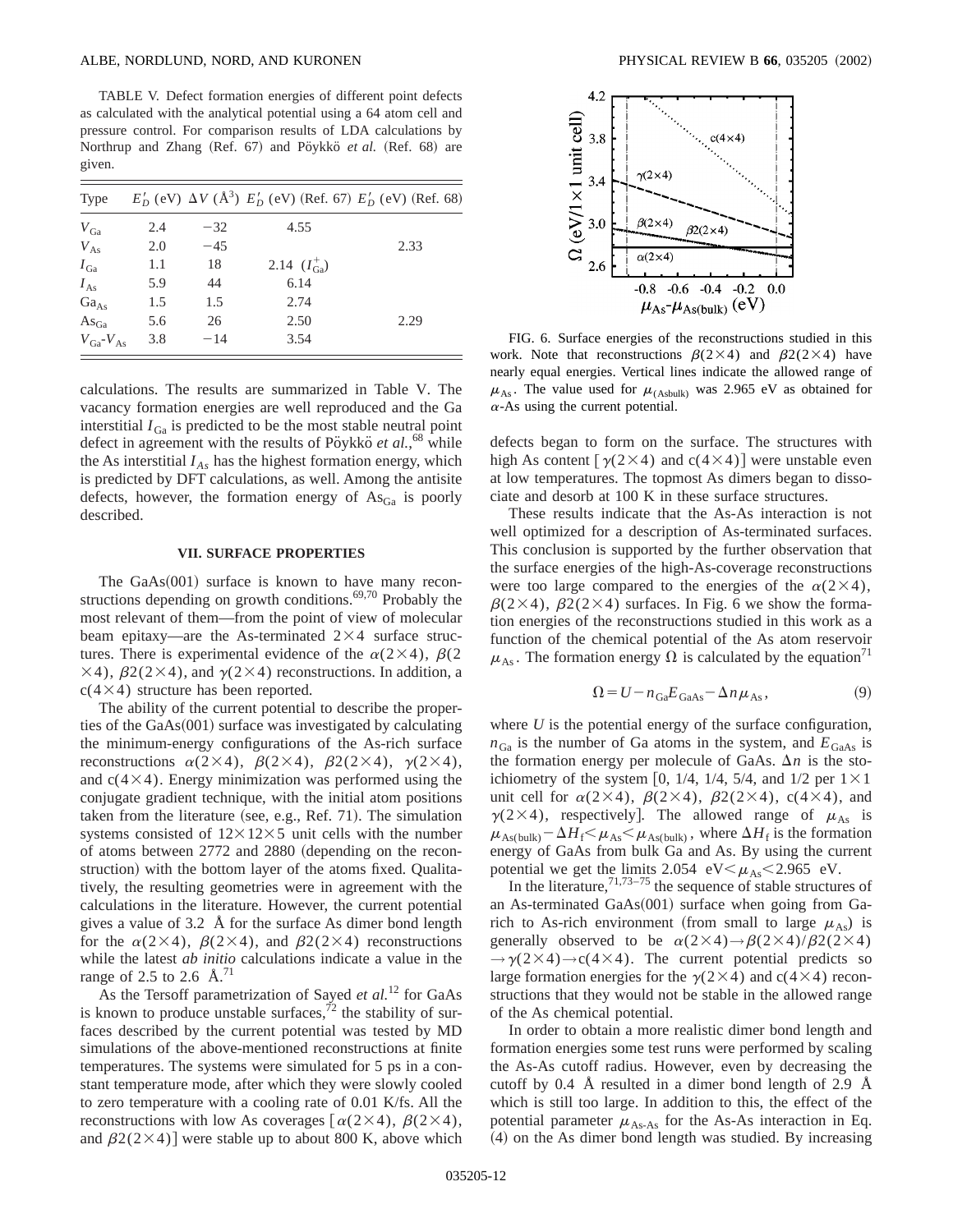the parameter, the dimer bond length decreases and the formation energies of the As-rich reconstructions become smaller, as desired. However, these manipulations affect the properties found for the pure As structures, especially the phase stability of  $\alpha$ -As. Since we wanted to design a general parameter set, no further adjustments of the arsenic parameters toward a better description of surface properties were done. However, this is in principle possible if pure arsenic structures do not play a role in the specific application of the potential.

## **VIII. CONCLUSIONS**

We have presented an analytical potential for modeling Ga, As, and GaAs using a short-ranged bond-order algorithm. The potential describes different dimer properties and several solid structures of the pure elements and the compound including metastable configurations. Most importantly, the complicated  $\alpha$ -As and  $\alpha$ -Ga structures are reproduced as thermodynamically most stable phases which was verified by investigations of the melting behavior. For Ga, As, and GaAs the melting points are quite well reproduced by optimization of the cutoff function. Point defect properties were checked and compared to LDA results from literature. Except for the As antisite defect, all defect properties are in line with LDA calculations from the literature. Testing the surface properties resulted in a similar picture, namely, a reasonable agreement for those reconstruction with little As coverage. Surfaces with As-rich configurations, however, are not realistically described. In a first application the structure of molten GaAs has been investigated. Our simulations reveal the segregation of arsenic in a polymeric structure, which corresponds to experimental findings.

In conclusion, this is to our knowledge the only interatomic potential that describes the structure and bonding of Ga, As, and GaAs within one analytical form, and therefore allows atomistic computer simulations of a wide range of materials problems related to GaAs. These include crystallization from melt, defect formation and clustering in the bulk, as well as thermomechanical properties of Ga, As, and GaAs. The potential in the present form, however, does not seem to be suitable for simulations of surface growth processes where As-rich surface reconstructions play a role.

- \*Author to whom correspondence should be addressed. Present address: Institut für Materialwissenschaft, TU Darmstadt, D-64287 Darmstadt, Germany. Email address: albe@tudarmstadt.de.
- <sup>1</sup> J. W. Mayer and S. S. Lau, *Electronic Materials Science For Integrated Circuits in Si and GaAs* (MacMillan, New York, 1990).
- $2<sup>2</sup>M$ . Hong, J. Kwo, A.R. Kortan, J.P. Mannaerts, and A.M. Sergent, Science 283, 1897 (1999).
- 3H. Hausmann, A. Pillukat, and P. Ehrhart, Phys. Rev. B **54**, 8527  $(1996).$
- <sup>4</sup>M. C. Ridgway, C. J. Glover, E. Bezakova, A. P. B. G. J. Foran, and K. M. Yu, Nucl. Instrum. Methods Phys. Res. B **148**, 391  $(1999).$

## **ACKNOWLEDGMENTS**

The research was supported by the Academy of Finland under Project Nos. 46788 and 51585. Grants of computer time from the Center for Scientific Computing in Espoo, Finland are gratefully acknowledged. This work was supported by the Academy of Finland, Research Centre for Computational Science and Engineering, Project No. 44897 (Finnish Centre of Excellence Program 2000-2005). One of us (K.A.) was also partly supported by the U.S. Department of Energy, Basic Energy Sciences, under Grant No. DEFG02- 91ER45439, and by the U.S. Department of Energy through the University of California under Subcontract No. B341494.

## **APPENDIX: FIT OF A REPULSIVE POTENTIAL**

In applications where one needs to take high-energetic  $(E_{kin}\geq 10 \text{ eV})$  collisions between atoms into account, it is necessary to modify the repulsive part of the potential to realistically describe such collisions. To this end, we first derive an accurate repulsive pair potential for a dimer using a density-functional theory method.<sup>76</sup> We then construct a total potential  $V_{Tot}$  using

$$
V_{Tot}(r) = V_R(r)[1 - F(r)] + [V_{Eq}(r)]F(r), \quad (A1)
$$

where  $V_{Eq}$  is the individual bond energy described in the main text, and the Fermi function

$$
F(r) = \frac{1}{1 + e^{-b_f(r - r_f)}}.
$$
 (A2)

The values of the constants  $b_f$  and  $r_f$  are chosen such that the potential is essentially unmodified at the equilibrium and longer bonding distances, and that a smooth fit at short separations with no spurious minima is achieved for all realistic coordination numbers of the atoms  $(1-12)$ . We have also checked that these fits give a realistic value for the effective threshold displacement energy in  $GaAs.<sup>77</sup>$ 

Using this approach we obtained  $r_f=1.2$  Å and  $b_f$ =12.01/Å for the Ga-Ga interactions, and  $r_f$ =1.0 Å and  $b_f$ =12.01/Å for Ga-As and As-As interactions. These same values also give a smooth fit to the Ziegler-Biersack-Littmark universal repulsive potential.<sup>78</sup>

- 5A. Turos, A. Stonert, B. Breeger, E. Wendler, W. Wesch, and R. Fromknecht, Nucl. Instrum. Methods Phys. Res. B **148**, 401  $(1999)$ .
- 6T. Diaz de la Rubia, R.S. Averback, R. Benedek, and W.E. King, Phys. Rev. Lett. **59**, 1930 (1987).
- $^{7}$ M. Kitabatake, J. Appl. Phys. **73**, 3183 (1993).
- <sup>8</sup>M.O. Pedersen, I.A. Bönicke, E. Lægsgaard, I. Stensgaard, A. Ruban, J.K. Norskov, and F. Besenbacher, Surf. Sci. **387**, 86  $(1997).$
- 9K. Nordlund, M. Ghaly, R.S. Averback, M. Caturla, T. Diaz de la Rubia, and J. Tarus, Phys. Rev. B 57, 7556 (1998).
- <sup>10</sup>T. Ito, K. Khor, and S. Das Sarma, Phys. Rev. B **41**, 3893 (1989).
- 11R. Smith, Nucl. Instrum. Methods Phys. Res. B **67**, 335  $(1992).$